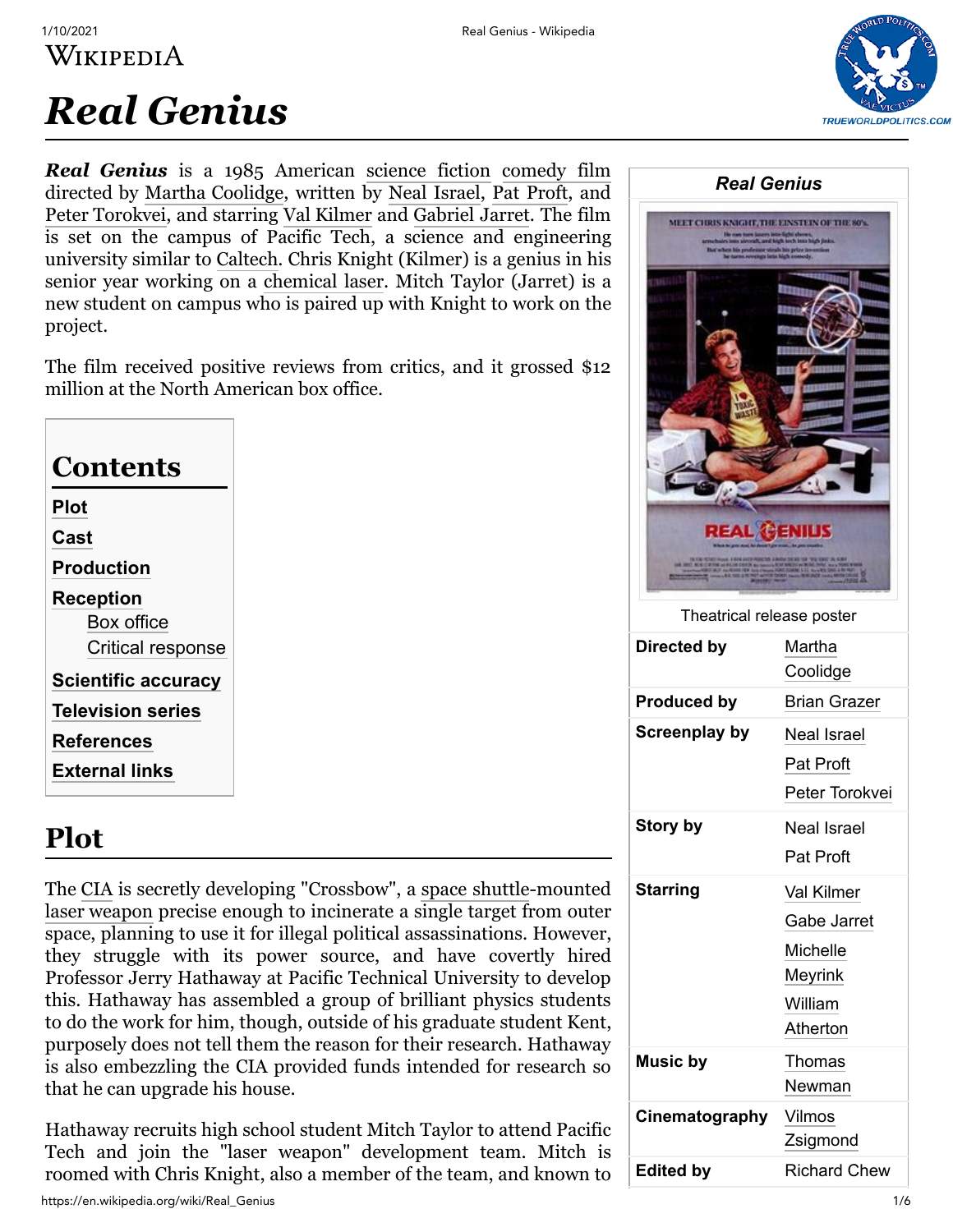1/10/2021 Real Genius - Wikipedia

Mitch as a "legend" in the fictitious "National Physics Club". Mitch becomes dismayed that Chris is more of a goof-off than a hardworking student. Chris introduces Mitch to some of the other exceptional students, including Jordan, "Ick" Ikagami, and his nemesis, the less intelligent Kent. Despite Mitch's age and inexperience, Hathaway assigns him to lead the team due to his innovative and original ideas in the field of laser physics, hoping that he will encourage Chris to straighten up his act, and that perhaps together, the two exceptionally bright minds will solve the crucial power problem that is the only remaining obstacle to completing the weapon.

Hathaway begins to be pressured by the CIA to hurry the project and is given a deadline, and he in turn assigns the team a rigorous timetable. Chris, however, continues his carefree attitude, eventually

| Production<br>company | Delphi III<br>Productions          |
|-----------------------|------------------------------------|
| Distributed by        | <b>TriStar Pictures</b>            |
| Release date          | August 7, 1985                     |
| <b>Running time</b>   | 106 minutes                        |
| Country               | United States                      |
| Language              | English                            |
| <b>Budget</b>         | \$8 million <sup>[1]</sup>         |
| <b>Box office</b>     | \$13 million<br>(North<br>America) |

inviting Mitch to a pool party. Kent reports this to Hathaway, pulling him away from filming his television show. In front of Kent at the party, Hathaway lambastes Mitch, who in tears calls his parents and tells them he wants to go home (unaware that Kent and his friends were recording the call). The next day, Kent plays the recording over the school's public address system at lunch, humiliating Mitch. Mitch begins packing, now intent on leaving Pacific Tech, and Chris tries to reason with him as to why he should reconsider his decision by advising him on how to deal with the pressures and burdens of being highly intelligent and relating his own history and former student, Lazlo Hollyfeld's at Pacific Tech. Lazlo, as a result of "cracking", dropped off the map apparently, and Chris felt that the same could happen to him or any other super-intelligent person unless they lighten-up and enjoy life *in addition* to devoting themselves to their work. Mitch agrees to stay, and Chris suggests that their first priority is to exact revenge on Kent (by placing his car in his dorm room cycling the Citroën's air suspension so it appears to be sleeping).

As the project is still lagging, the CIA continues to put pressure on Hathaway to produce the laser. Hathaway, now intimidated and afraid, angrily informs Chris that he is no longer of any use to him and that he is not only off the project, but that he intends to fail Chris in his final course needed for graduation. To further add insult to injury, he is giving a coveted "after-graduation" job, which was promised to Chris, to Kent instead and will take steps to ensure that Chris will never be able to find work in the field of laser physics. Now faced with his mentor having to leave in disgrace, Mitch uses the same logic and reasoning used by Chris on him to convince Chris to stay and persevere, and with help from Lazlo and their other smart friends, the two commit themselves to attain their goal with the laser and for Chris to pass Hathaway's final exam and graduate. Their hard work and dedication begin to pay off, and they are close to achieving their objective. Chris passes the exam, but in a final effort to humiliate and exact revenge on Chris and Mitch, Kent sabotages their latest apparatus, which showed the promise of succeeding, but inadvertently gives himself away as the perpetrator. Unable to actually prove it was Kent, Chris is left to brood over the injustice, and in a moment of inspiration, he comes up with a whole new approach to the design problem. In the impressive demonstration of his innovative solution that follows, Hathaway relents and congratulates Chris and assures him that he will now graduate and get his promised job. The jubilant Chris and Mitch go out to celebrate their apparent success with their friends, blissfully unaware of the real reason for the creation of the laser. Lazlo unexpectedly arrives to join their celebration apparently, but actually was looking for them to tell them his theories and suspicions regarding the possible use of their unique design. They finally realize that they have been duped. By the time they return to the lab, all of the laser equipment, along with a mirror built by Kent for a target tracking system, has been taken by Hathaway and is already in the hands of the nefarious government agency who contracted the project.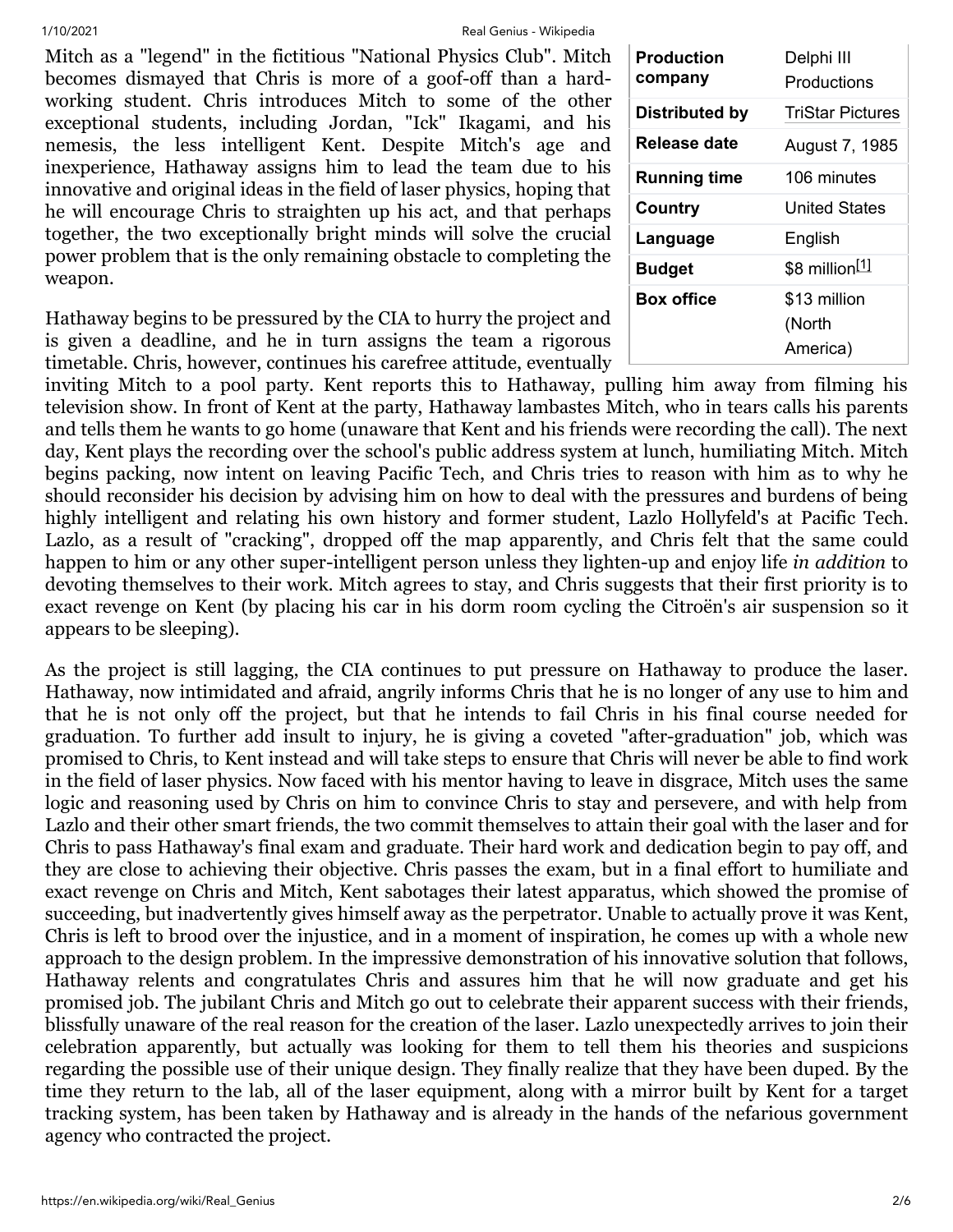#### 1/10/2021 Real Genius - Wikipedia

The students are able to implant a radio transmitter in Kent's mouth, and Mitch uses it to speak to him through it making Kent believe Mitch is [Jesus](https://en.wikipedia.org/wiki/Jesus); Kent divulges the location of a nearby Air Force base where Hathaway will be demonstrating the equipment. Chris and Mitch sneak onto the base and reprogram the onboard computer to allow them to control it so Lazlo can reposition the target of the laser. Along with the rest of their team, they go to Dr. Hathaway's home and prepare something involving a small prism mirror on the outside of one of the windows and many boxes inside. They gather outside of the home to watch with one of the school's other professors and a Congressman. Kent, who was told by "Jesus" to go to the house but remain outside, arrives and goes inside. As the laser test begins, the changes cause the target to be Hathaway's house so it hits the mirror prism, heating and popping the large amount of popcorn inside. Before long, the house fills with popcorn, eventually causing it to burst at the seams, sending Kent out through the front door. Due to the laser hitting the wrong target, Hathaway investigates where the blast did go, only to find that it hit his house instead. Chris, Mitch, and the others look on at the popcorn mess in amusement as kids jump around in it like snow as Tears for Fear's Everybody Wants to Rule the World plays. Lazlo, who had submitted numerous entries for a sweepstakes contest with calculated mathematical odds, arrives in his recently-won RV and other prizes with his lady love. At dusk, Hathaway arrives to see what has become of his house.

## <span id="page-2-0"></span>**Cast**

- [Val Kilmer](https://en.wikipedia.org/wiki/Val_Kilmer) as Chris Knight
- **[Gabriel Jarret](https://en.wikipedia.org/wiki/Gabriel_Jarret) as Mitch Taylor**
- **[Michelle Meyrink](https://en.wikipedia.org/wiki/Michelle_Meyrink) as Jordan Cochran**
- [William Atherton](https://en.wikipedia.org/wiki/William_Atherton) as Prof. Jerry Hathaway
- [Robert Prescott](https://en.wikipedia.org/wiki/Robert_Prescott_(actor)) as Kent
- **[Jon Gries](https://en.wikipedia.org/wiki/Jon_Gries) as Lazlo Hollyfeld**
- Mark Kamiyama as "Ick" Ikagami
- [Ed Lauter](https://en.wikipedia.org/wiki/Ed_Lauter) as David Decker
- **[Louis Giambalvo](https://en.wikipedia.org/wiki/Louis_Giambalvo) as Major Carnagle**
- **[Patti D'Arbanville](https://en.wikipedia.org/wiki/Patti_D%27Arbanville) as Sherry Nugil**
- **[Severn Darden](https://en.wikipedia.org/wiki/Severn_Darden) as Dr. Meredith**
- **[Beau Billingslea](https://en.wikipedia.org/wiki/Beau_Billingslea) as George**
- **[Joanne Baron](https://en.wikipedia.org/wiki/Joanne_Baron) as Mrs. Taylor**
- **[Sandy Martin](https://en.wikipedia.org/wiki/Sandy_Martin) as Mrs. Meredith**
- **[Dean Devlin](https://en.wikipedia.org/wiki/Dean_Devlin) as Milton**
- [Yuji Okumoto](https://en.wikipedia.org/wiki/Yuji_Okumoto) as Fenton
- [Deborah Foreman](https://en.wikipedia.org/wiki/Deborah_Foreman) as Susan Decker
- **[Stacy Peralta](https://en.wikipedia.org/wiki/Stacy_Peralta) as shuttle pilot**

# <span id="page-2-1"></span>**Production**

To prepare for *Real Genius*, Martha Coolidge spent months researching laser technology and the policies of the [CIA](https://en.wikipedia.org/wiki/Central_Intelligence_Agency), and interviewed dozens of students at [Caltech.](https://en.wikipedia.org/wiki/California_Institute_of_Technology)<sup>[\[2\]](#page-4-4)</sup> The screenplay was extensively rewritten, first by [Lowell Ganz](https://en.wikipedia.org/wiki/Lowell_Ganz) and [Babaloo Mandel](https://en.wikipedia.org/wiki/Babaloo_Mandel), later by Coolidge and Peter Torokvei.<sup>[\[3\]](#page-4-5)</sup>

Producer [Brian Grazer](https://en.wikipedia.org/wiki/Brian_Grazer) remembers that when Val Kilmer came in to audition for the role of Chris Knight, he brought candy bars and performed tricks. Kilmer remembered it differently. "The character wasn't polite, so when I shook Grazer's hand and he said, 'Hi, I'm the producer,' I said, 'I'm sorry. You look like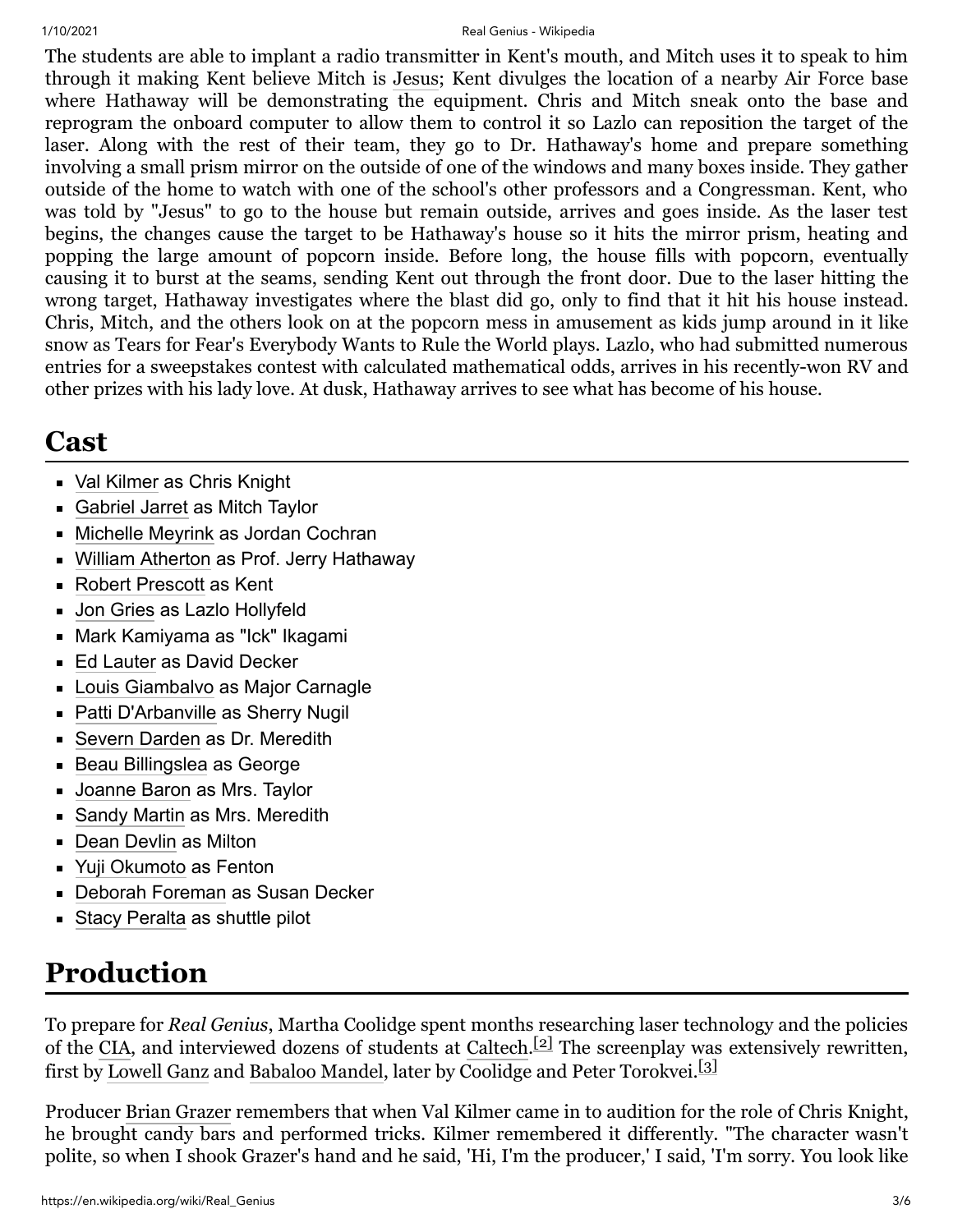you're 12 years old. I like to work with men."<sup>[\[4\]](#page-4-6)</sup>

To achieve the house filled with popcorn for the film's climax, the production team popped popcorn continuously for three months. The popcorn was treated with fire retardant so it would not combust and covered so that it would not be eaten by birds and possibly poison them. The popcorn was then shipped to a subdivision under construction in [Canyon Country](https://en.wikipedia.org/wiki/Canyon_Country,_Santa_Clarita,_California), northwest of [Los Angeles,](https://en.wikipedia.org/wiki/Los_Angeles) and placed in the house. $[5]$ 

To promote the film, the studio held what it billed as "the world's first computer press conference" with Coolidge and Grazer answering journalists' questions via computer terminals and relayed over the [CompuServe](https://en.wikipedia.org/wiki/CompuServe) computer network.<sup>[\[6\]](#page-4-8)</sup>

The dorm in the film is based on [Dabney House](https://en.wikipedia.org/wiki/House_System_at_the_California_Institute_of_Technology#Dabney_House) at Caltech, and Caltech students served as consultants and played extras in the film.[\[7\]](#page-4-9)

# <span id="page-3-0"></span>**Reception**

### <span id="page-3-1"></span>**Box office**

*Real Genius* was released on August 9, 1985 in 990 theaters grossing \$2.5 million in its first weekend. It went on to make \$12,952,019 in North America.<sup>[\[8\]](#page-4-10)</sup>

#### <span id="page-3-2"></span>**Critical response**

Colin Greenland reviewed *Real Genius* for *[White Dwarf](https://en.wikipedia.org/wiki/White_Dwarf_(magazine))* #85, and stated that "yet another celebration of the anxious wonder of growing up white, middle-class and heterosexual in America. The lovable weirdos squabble in the lab, play hi-tech pranks in the dorm and party in the lecture theatre. Nerds just wanna have fun. Nerds have feelings too. Hug a Nerd today."<sup>[\[9\]](#page-4-11)</sup>

As of May 2020, *Real Genius* holds a rating of 73% on [Rotten Tomatoes](https://en.wikipedia.org/wiki/Rotten_Tomatoes) based on 30 reviews.[\[10\]](#page-4-12)

In her review for *[The New York Times](https://en.wikipedia.org/wiki/The_New_York_Times)*, [Janet Maslin](https://en.wikipedia.org/wiki/Janet_Maslin) wrote, "the film is best when it takes [the students] seriously, though it does so only intermittently".[\[11\]](#page-4-13) [David Ansen](https://en.wikipedia.org/wiki/David_Ansen) wrote in his review for *[Newsweek](https://en.wikipedia.org/wiki/Newsweek)*, "When it's good, the dormitory high jinks feel like the genuine release of teen-age tensions and cruelty. Too bad the story isn't as smart as the kids in it".[\[12\]](#page-5-1) In her review for the *[Washington Post](https://en.wikipedia.org/wiki/Washington_Post)*, Rita Kempley wrote, "Many of the scenes, already badly written, fail to fulfill their screwball potential... But despite its enthusiastic young cast and its many good intentions, it doesn't quite succeed. I guess there's a leak in the think tank".<sup>[\[13\]](#page-5-2)</sup>

*[Chicago Sun Times](https://en.wikipedia.org/wiki/Chicago_Sun_Times)* film critic [Roger Ebert](https://en.wikipedia.org/wiki/Roger_Ebert) awarded the film three and a half stars out of four, saying that it "contains many pleasures, but one of the best is its conviction that the American campus contains life as we know it".[\[14\]](#page-5-3) In his review for *[The Globe and Mail](https://en.wikipedia.org/wiki/The_Globe_and_Mail)*, Salem Alaton wrote, "Producer Brian Grazer craved a feel-good picture, and she [Martha Coolidge] turned in the summer's best, and she didn't cheat to do it. There's heart in the kookiness. *Real Genius* has real people, real comedy and real fun".[\[15\]](#page-5-4) [Richard Schickel](https://en.wikipedia.org/wiki/Richard_Schickel) of *[Time](https://en.wikipedia.org/wiki/Time_(magazine))* praised the film for being "a smart, no-nonsense movie that may actually teach its prime audience a valuable lesson: the best retort to an intolerable situation is not necessarily a food fight. Better results, and more fun, come from rubbing a few brains briskly together".<sup>[\[16\]](#page-5-5)</sup>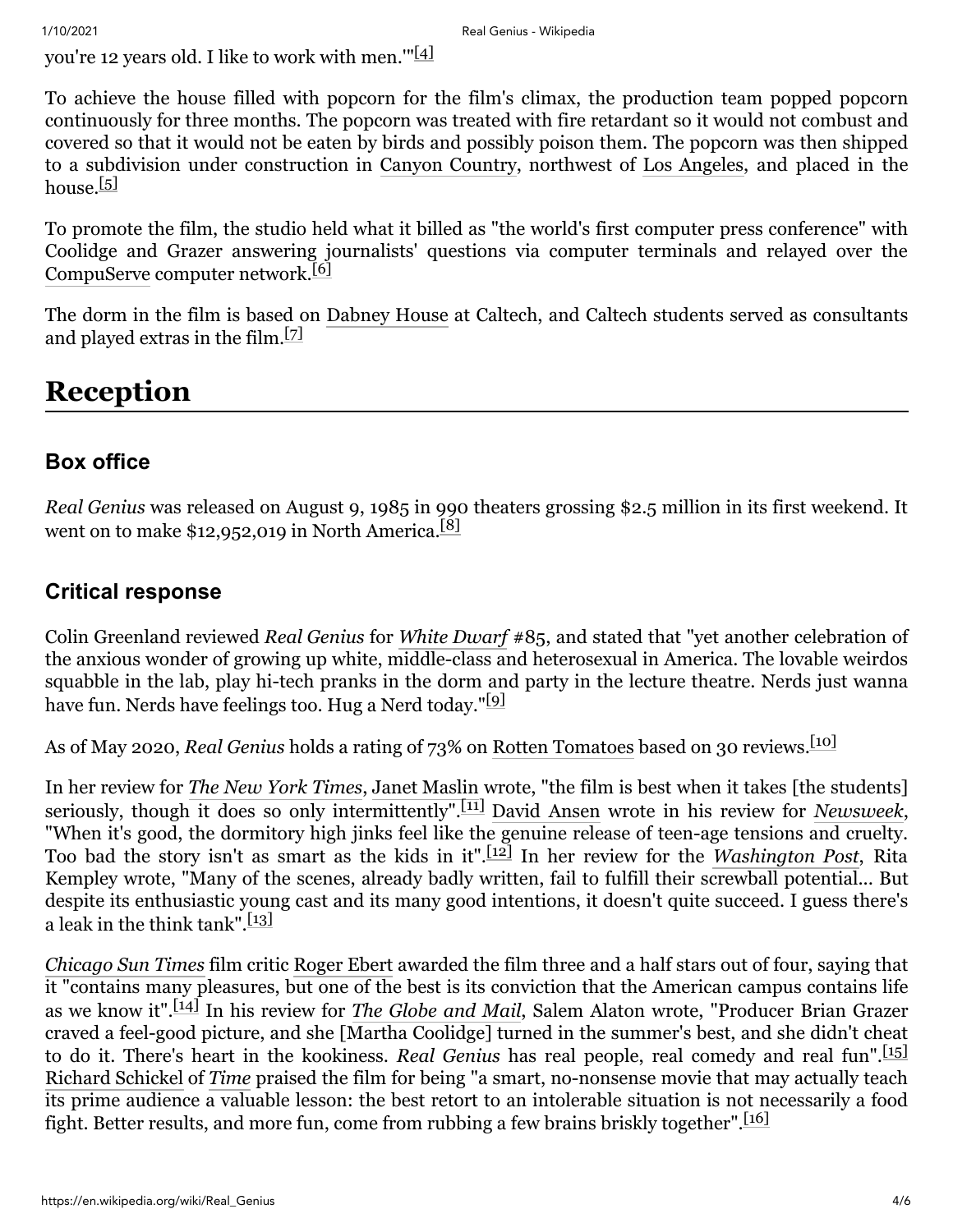# <span id="page-4-0"></span>**Scientific accuracy**

In the *[MythBusters](https://en.wikipedia.org/wiki/MythBusters)* episode "Car vs. Rain", first broadcast on June 17, 2009, the *MythBusters* team tried to determine whether the final scene in the film, the destruction of Dr. Hathaway's house with laserpopped popcorn, is actually possible. First they used a ten-watt laser to pop a single kernel wrapped in aluminum foil, showing that popping corn is possible with a laser. Then they tested a scaled-down model of a house. The popcorn was popped through [induction heating](https://en.wikipedia.org/wiki/Induction_heating) because a sufficiently large laser was not available. The result was that the popcorn was unable to expand sufficiently to break glass, much less break open a door or move the house off its foundation. Instead, it ceased to expand and then simply [charred](https://en.wikipedia.org/wiki/Char).[\[17\]](#page-5-6)

It was also specifically stated in the program that a five-megawatt laser still did not exist, even in military applications, and that the most powerful military laser they knew of was 100 kilowatts.<sup>[\[17\]](#page-5-6)</sup>

In January 2011, it was further demonstrated on video $^{[18]}$  $^{[18]}$  $^{[18]}$  in a home setting that a kernel of corn directly exposed to laser light from accessible consumer level lasers could be popped as reported by [TechCrunch.](https://en.wikipedia.org/wiki/TechCrunch) [\[19\]](#page-5-8)

The solid [xenon-halogen laser](https://en.wikipedia.org/wiki/Xenon_chloride_laser) proposed and built by Chris in the latter half of the film, though in the realm of science fiction, was based on a theory of the time. *Real Genius*, through consultant Martin A. Gundersen (who played the math professor), was later cited in an academic publication that detailed the scientific basis behind the laser.<sup>[\[20\]](#page-5-9)</sup>

# <span id="page-4-1"></span>**Television series**

Reports surfaced in September 2014 that a potential television series was in the works.[\[21\]](#page-5-10) [NBC](https://en.wikipedia.org/wiki/NBC) was set to produce the comedy series with [Sony TV,](https://en.wikipedia.org/wiki/Sony_TV) [Happy Madison](https://en.wikipedia.org/wiki/Happy_Madison) and 3 Arts Entertainment.<sup>[\[22\]](#page-5-11)</sup> As of December 2017 there are no updates on the production.

## <span id="page-4-2"></span>**References**

- <span id="page-4-3"></span>1. <http://catalog.afi.com/Film/58330-REAL-GENIUS>
- <span id="page-4-4"></span>2. Attanasio, Paul (August 7, 1985). "The Road to Hollywood: Director Martha Coolidge's Long Trek to *Real Genius*". *[Washington Post](https://en.wikipedia.org/wiki/Washington_Post)*.
- <span id="page-4-5"></span>3. Attanasio, Paul (August 7, 1985). "Fun With the Whiz Kids". *[Washington Post](https://en.wikipedia.org/wiki/Washington_Post)*.
- <span id="page-4-6"></span>4. [Ascher-Walsh, Rebecca \(June 30, 1995\). "Cool Hero: Val Kilmer" \(https://www.ew.com/ew/article/0,,2](https://www.ew.com/ew/article/0,,297866,00.html) 97866,00.html). *Entertainment Weekly*. Retrieved September 2, 2009.
- <span id="page-4-7"></span>5. [Ryan, Kyle \(April 21, 2010\). "Random Roles: William Atherton" \(https://www.avclub.com/articles/willia](https://www.avclub.com/articles/william-atherton,40332/) m-atherton,40332/). *The Onion A.V. Club*. Retrieved April 21, 2010.
- <span id="page-4-8"></span>6. Deans, Laurie (August 2, 1985). "Howard, Keaton hope to make a splash". *[The Globe and Mail](https://en.wikipedia.org/wiki/The_Globe_and_Mail)*.
- <span id="page-4-9"></span>7. ["Erich Schneider" \(https://web.archive.org/web/20121031223648/http://alumnus.caltech.edu/~erich/\).](https://web.archive.org/web/20121031223648/http://alumnus.caltech.edu/~erich/) *web.archive.org*. 2012-10-31. Retrieved 2020-08-10.
- <span id="page-4-10"></span>8. "*Real Genius*[" \(https://www.boxofficemojo.com/movies/?id=realgenius.htm\)](https://www.boxofficemojo.com/movies/?id=realgenius.htm)[.](https://en.wikipedia.org/wiki/Internet_Movie_Database) *[Box Office Mojo](https://en.wikipedia.org/wiki/Box_Office_Mojo)*. Internet Movie Database. Retrieved March 30, 2009.
- <span id="page-4-11"></span>9. Greenland, Colin (December 1987). "2020 Vision". *[White Dwarf](https://en.wikipedia.org/wiki/White_Dwarf_(magazine))*. [Games Workshop](https://en.wikipedia.org/wiki/Games_Workshop) (Issue 85): 6.
- <span id="page-4-12"></span>10. [Rotten Tomatoes \(https://www.rottentomatoes.com/m/real\\_genius\)](https://www.rottentomatoes.com/m/real_genius)
- <span id="page-4-13"></span>11. Maslin, Janet (August 7, 1985). "*Real Genius*[" \(https://movies.nytimes.com/movie/review?\\_r=1&res=](https://movies.nytimes.com/movie/review?_r=1&res=9A05E3DD1138F934A3575BC0A963948260&) 9A05E3DD1138F934A3575BC0A963948260&). *[The New York Times](https://en.wikipedia.org/wiki/The_New_York_Times)*. Retrieved January 3, 2017.